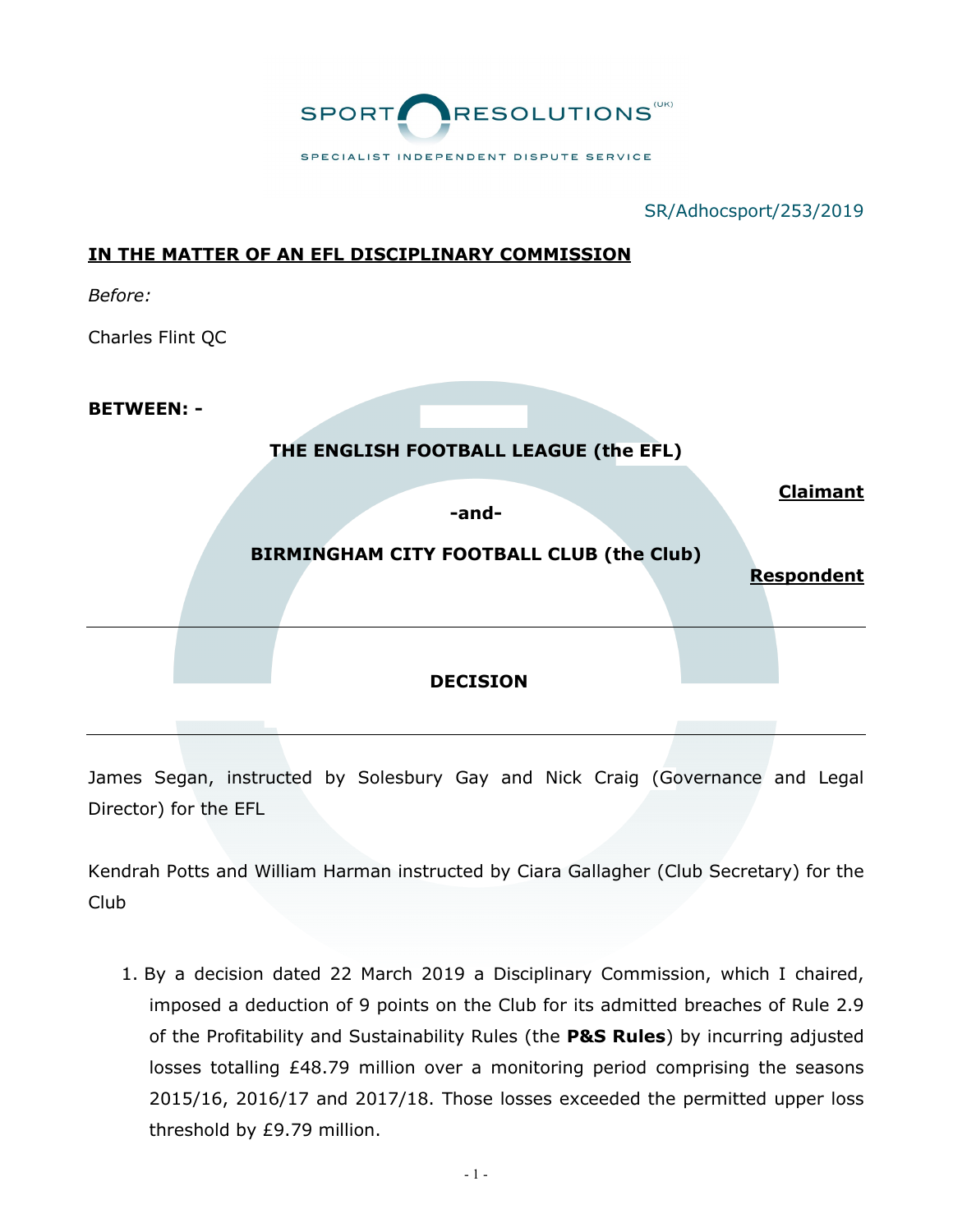- 2. By a letter dated 14 May 2019 the EFL gave notice to the Club of the reference to a Disciplinary Commission of proceedings arising out of the Club's failure to comply with a direction made when the EFL imposed a business plan on the Club by letter dated 1 August 2018, as amended.
- 3. The proceedings are brought under the EFL Regulations (the **Regulations**) and the P&S Rules. Regulation 1.1 provides that misconduct includes a breach of a requirement or direction of the EFL. P&S Rule 2.9 provides that if a club's earnings result in a loss that exceeds a stipulated threshold, the executive of the EFL may exercise the powers set out in Regulation 16.20. Under Regulation 16.20.1 the EFL may require a Championship Club

"to submit, agree and adhere to a budget which shall include, but not be limited to, Transfer Fees, Compensation Fees, Loan Fees or subsequent payments which become due under the terms of any transfer, players' remuneration and fees payable to any Intermediary".

- 4. The EFL has power under Regulation 83 to bring disciplinary proceedings for misconduct against any club by referring the matter to a Disciplinary Commission. The disciplinary proceedings were commenced under Regulation 88 by the complaint set out in the letter dated 14 May 2019. I was subsequently appointed as chairman of the Disciplinary Commission under Regulation 89 and the parties agreed that I should determine the proceedings sitting alone.
- 5. The Club has filed a Defence dated 29 November 2018. Mutual disclosure of documents took place in November and December 2019. Witness statements from James Karran, the EFL Financial Controller, Xuandong Ren, the Chief Executive Officer of the Club, and Ciara Gallagher, the Club Secretary, were served in January 2020. A witness statement from Tad Detko, the EFL Director of Finance, was served on 11 February 2020. The only witness to be cross-examined at the hearing on 12 February 2020 was Ms Gallagher. During the hearing reference was also made to the witness statements of Shaun Harvey, the former Chief Executive of the EFL, and Ms Gallagher, both made on 8 February 2019 for the purpose of the earlier proceedings.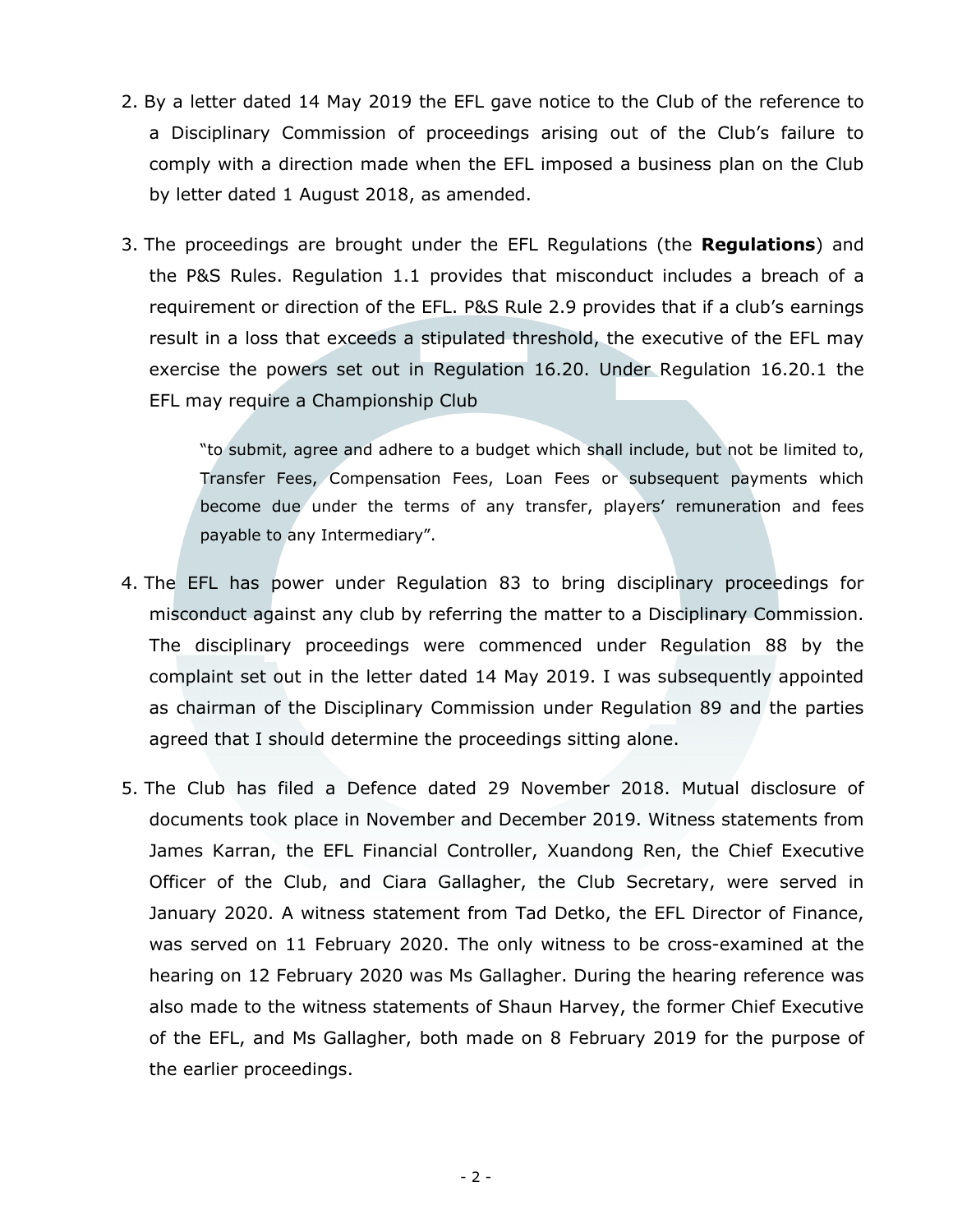### **Background**

6. The letter dated 19 May 2019 which commenced these proceedings states:

"We write to you with notice that the EFL is referring BCFC to a Disciplinary Commission in connection with breaches of the EFL Regulations ... These proceedings arise out of the Club's failure to comply with a direction of the EFL at the time the EFL imposed a business plan on BCFC in accordance with the provisions of the EFL's Profitability and Sustainability Rules … and Regulation 16 by the terms of the EFL's letter dated 1 August 2018, as amended on 2 August 2018 ... This letter serves as formal notification of the breaches …"

7. The direction referred to is at paragraph (2) of the letter dated 1 August 2018:

*"*Prior to the 1 February 2019, the Club is required to complete the sale of registered players which after taking into account the costs associated with any registrations permitted by the EFL, generate a cost saving to the Club of not less than £9m to be made up of profit on player sales, a reduction in player wages and/or a reduction in player amortisation charges in the 2018/19 Season. The amount has been determined by reference to not only the Club's current financial results, but also taking into account some of the potential savings identified by the Club itself in its submission of 30 July. The objective of the above cost saving is to put the Club on a trajectory in order to achieve an Adjusted Earnings Before Tax for 2019/20 and beyond that does not exceed the Annual Upper Loss Threshold*."*

The figure of £9m was adjusted upwards to £10,574,324 on 14 August 2018 to reflect signings which had been made by the Club in accordance with paragraph (1) of the letter.

8. That direction, which I will refer to as condition (2), was stated in the letter dated 1 August 2018 to be made under Regulation 16.20. In the fourth paragraph the letter stated:

> "Accordingly, the EFL has determined that it is appropriate to require the Club to agree and adhere to a number of conditions relating to the Club's budgets, including player related expenditure"

Apart from condition (2) cited above, the other conditions were (1) a permission to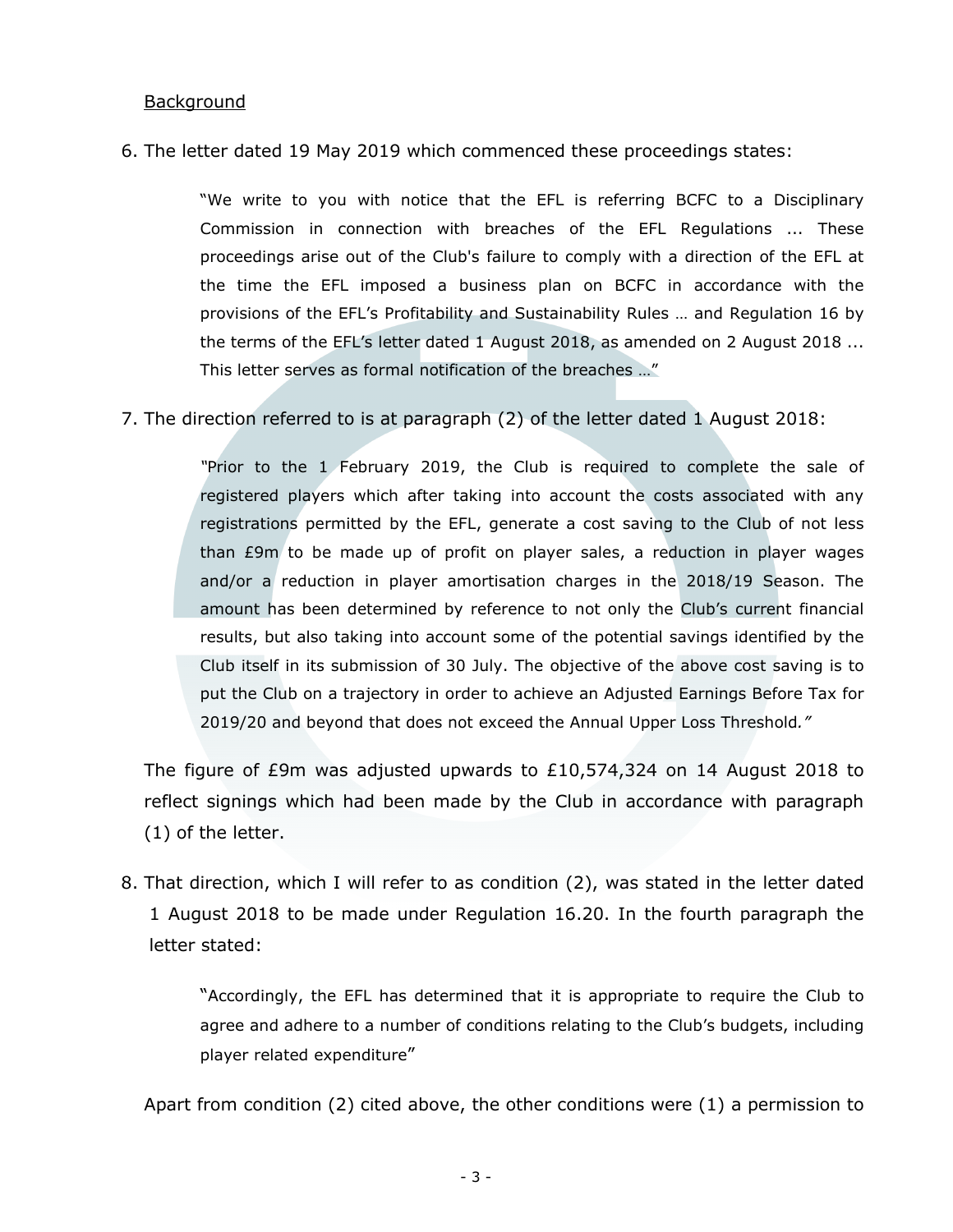register up to 6 new professional players, on certain conditions, (3) a condition that the cost of signing new players be met by way of equity injections from the owner of the Club, and (4) a requirement to provide certain financial information by 14 February 2019. Towards the end of the letter it was stated:

"Failure to comply with the conditions 2, 3 and 4 above, having registered some or all of the players as permitted under paragraph (1) above will constitute misconduct and may result in separate disciplinary proceedings not only against the Club but potentially those involved in approving those contracts and/or are responsible for the transfer activity at the Club."

- 9. By letter dated 1 August 2018 the Club accepted the terms and conditions set out in the letter from the EFL.
- 10.The Club took some steps to reduce its player expenditure after 1 August 2018. However, by the end of the winter transfer window on 31 January 2019 the Club had only made cost savings of £1.87 million, compared to £10.57 million required. The Club continued its efforts to reduce player expenditure and by the end of the summer transfer window had achieved cost savings of  $E4.5$  million. On July 2019 there was a sale of a player for a guaranteed fee of which, as is accepted, meant that the Club had achieved cost savings substantially in excess of £10.57 million, albeit five months after the date stipulated.
- 11.In its defence and written argument the Club submits that there had been no breach of the requirement in condition (2), which was subject to implied terms that in complying with the condition the Club (a) was not required to act to its financial detriment and (b) was only required to use best endeavours to generate the savings required by 1 February 2019. On that basis the Club had complied with the condition by using its best endeavours to do so.
- 12.On the written and oral arguments put forward the issues are:
	- (1)Whether condition (2) was subject to any implied terms;
	- (2)Whether the Club complied with condition (2);
	- (3)If the Club did not comply with condition (2) what sanction should be applied.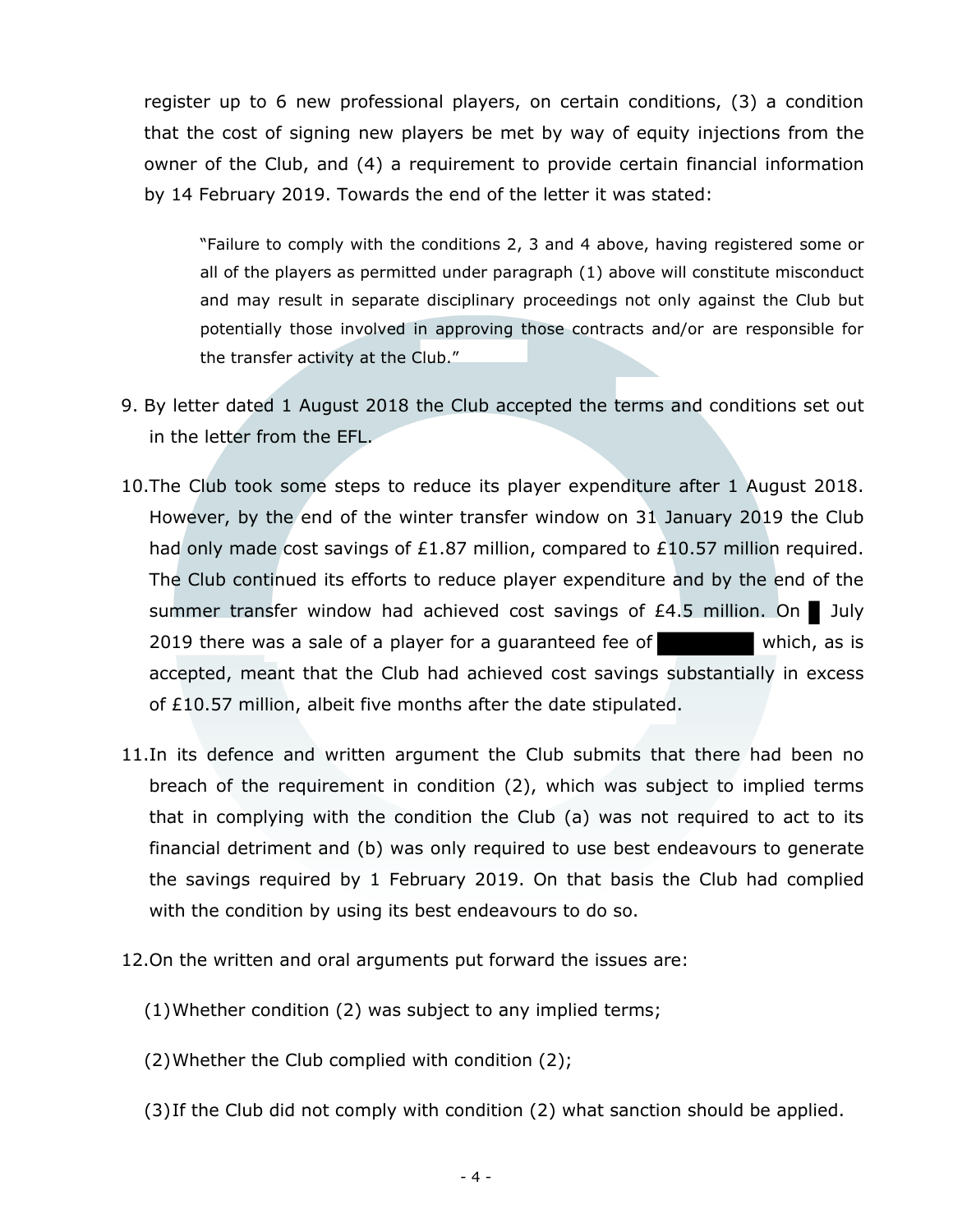#### The Regulations

13.The letter from the EFL dated 14 May 2019 stated:

"The Conditions Letter constituted a requirement, direction or instruction of The League, issued pursuant to the powers granted to it in accordance with Rule 2.9.1 and/or Regulation 16.20."

- 14.Under Regulation 83.1 the EFL has the power to bring disciplinary proceedings for misconduct against any Club by referring the matter to a Disciplinary Commission. Misconduct is defined at Regulation 1 (c) as meaning *"a breach of an order, requirement, direction or instruction of The League".* In this case the letter dated 1 August 2018 is clear in purporting to impose under condition (2) a requirement on the Club. At the fourth paragraph of the letter it is stated that the EFL had determined that *"it is appropriate to require the Club to agree and adhere to a number of conditions"* and condition (2) commences with the words *"Prior to 1 February, the Club is required to complete the sale of registered players …".*
- 15.There is no dispute that the Club's earnings for the relevant monitoring period resulted in a loss in excess of a threshold which gave the EFL the power under Rule 2.9 of the P&S Rules to exercise the powers set out in Regulation 16.20. That regulation provides:

"The powers referred to in (Rule 2.9) are:

- 16.20.1 to require the Championship Club to submit, agree and adhere to a budget which shall include, but not be limited to, Transfer Fees, Compensation Fees, Loan Fees or subsequent payments which become due under the terms of any transfer, players' remuneration and fees payable to any Intermediary;
- 16.20.2 to require the Championship Club to provide such further information as The League shall determine and for such period as it shall determine;
- 16.20.3 to refuse any application by that Championship Club to register any Player or any new contract of an existing Player of that Club if The League reasonably deems that this is necessary in order to secure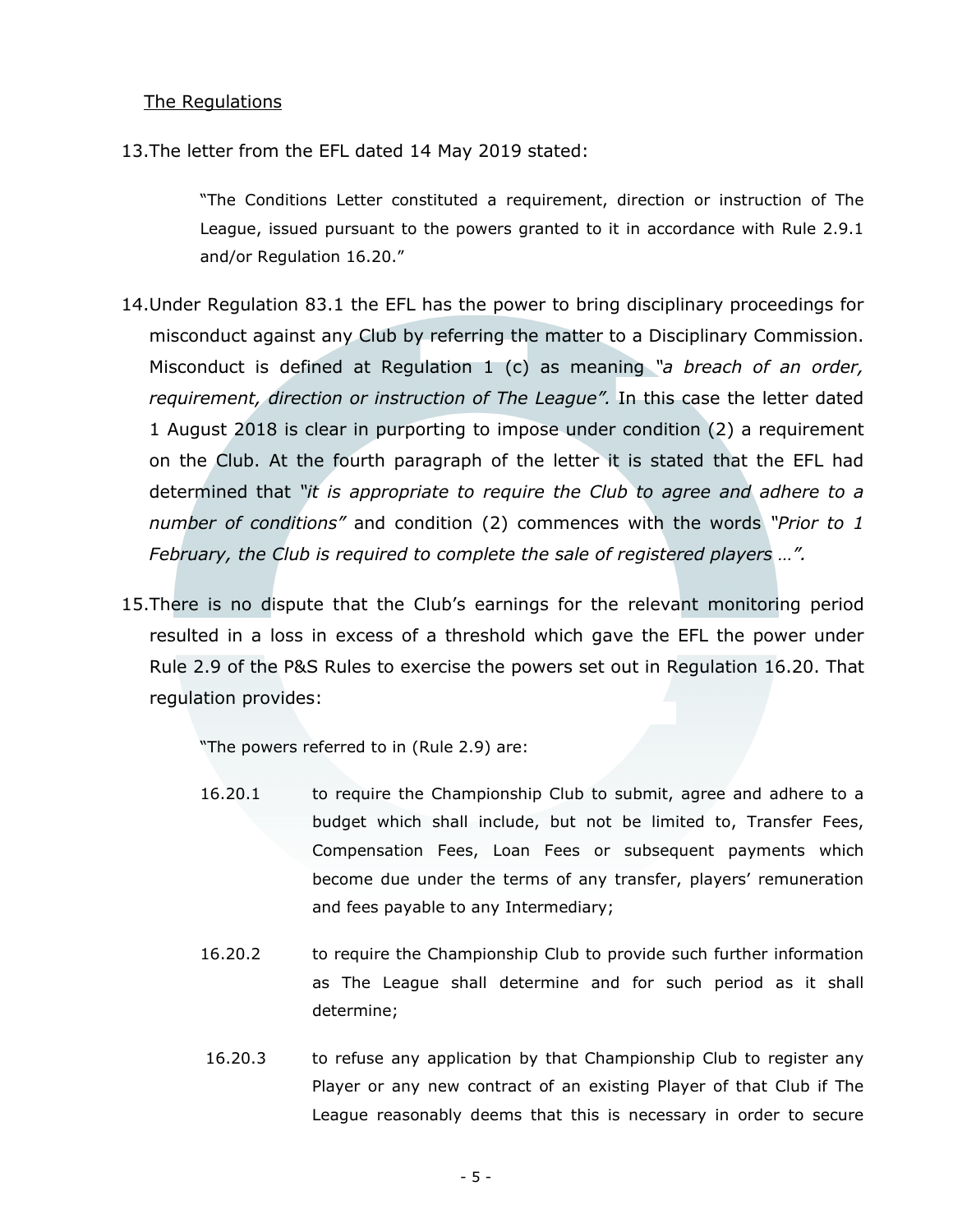that the Championship Club complies with its obligations listed in Regulations 16.19.8(a) to 16.19.8(c)."

16.The EFL submits that the requirement under condition (2) was in substance a requirement under Regulation 16.20.1 to adhere to a budget relating to player remuneration, by generating costs savings of £10.57 million from the sale of registered players by 1 February, and the Club agreed to that budget. The Club does not dispute that the EFL had power to impose on the Club under Regulation 16.20.1 the requirement contained in condition (2).

## Implied Terms

17. The Club's argument is that terms are to be implied in the agreement contained in condition (2). The EFL submits that objective financial benchmarks imposed under the P&S Rules cannot be subject to any implied terms such as those asserted by the Club, as that would risk undermining the financial fair play regime by enabling clubs to disregard the objective financial benchmarks imposed by the P&S Rules. However, it is not argued by the Club that any terms are to be implied in any of the P&S Rules or in Regulation 16.20.1. It is clearly correct that the loss thresholds specified by Rule 3.1 constitute absolute requirements, which could not be subject to any implied term as to best endeavours. If a club's earnings calculated in accordance with Rule 2 result in a loss exceeding the specified threshold figures then the club is in breach of the rules. In principle the same is true of a budget submitted and agreed under Regulation 16.20.1. If a club submits and agrees a budget then it must adhere to that budget and, if it does not, it has failed to comply with a requirement lawfully imposed, has committed misconduct and is subject to disciplinary proceedings under Section 8. The requirement to adhere to the agreed budget under regulation 16.20.1 is not in general subject to any qualification as to the financial or commercial capability of the Club. But if particular conditions are attached to an agreed budget as to the means by which the Club is required to manage its income and expenditure so as to adhere to the budget then the position may be different.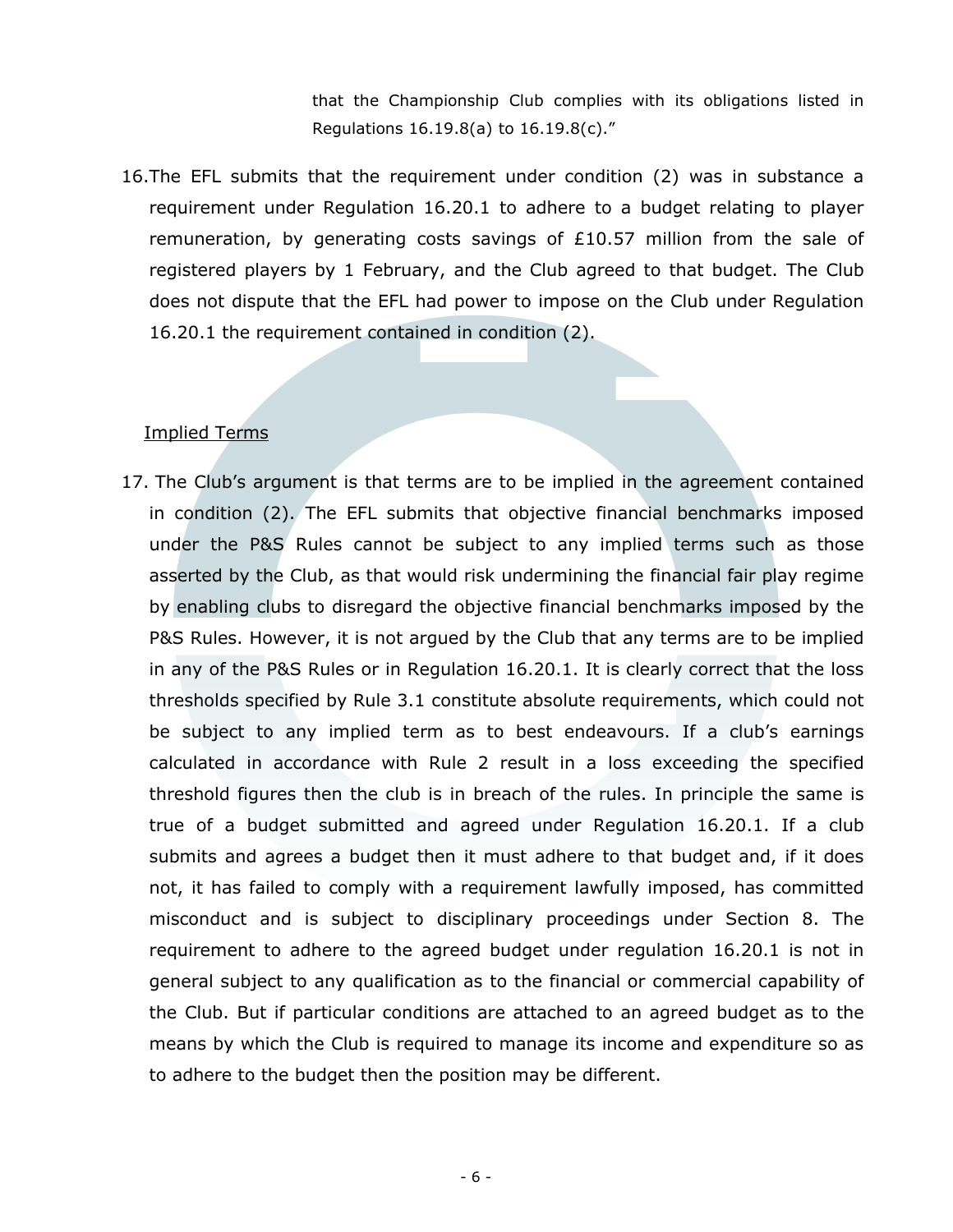- 18.The argument is that this particular requirement contained in condition (2) must be subject to implied terms, if those are necessary to give the condition business efficacy. In principle I consider the argument for an implied term is open to the Club on the basis that the letter dated 1 August 2018 constitutes a contract agreed between the parties and the regulatory breach alleged is founded on a failure to adhere to condition (2) of that agreement. Whether a term can be implied depends on an analysis of the precise condition agreed and its context. At paragraph 30 of the written submissions for the EFL it was suggested that the general law on implied terms in a contract may have no application in this context, because the business plan acquires its force from Regulation 16.20.1. That argument was not pressed by Mr Segan and I do not consider it to be correct. Only if the Club agreed to the budget did Regulation 16.20.1 apply and the EFL made much of the point that the Club had agreed to the terms of condition (2). That agreement must be interpreted and applied in accordance with the law of contract, and that is the basis on which the case was argued.
- 19.I have been referred to the familiar recent cases on the implication of terms including *Marks & Spencer v BNP Paribas* [2015] UKSC 72 and *Ali v Petroleum Trinidad & Tobago* [2017] UKPC 2. However, it is difficult to improve on the clarity of the test articulated by Lord Simon in *BP Refinery v Shire* (1977) 180 CLR 266, which was followed, with some commentary, in the *Marks & Spencer* case:

"for a term to be implied, the following conditions (which may overlap) must be satisfied: (1) it must be reasonable and equitable; (2) it must be necessary to give business efficacy to the contract, so that no term will be implied if the contract is effective without it; (3) it must be so obvious that " it goes without saying"; (4) it must be capable of clear expression; (5) it must not contradict any express term of the contract."

The general principles relevant to this case which I derive from those authorities are firstly that the test is one of necessity not reasonableness, secondly that the fairness of a suggested term is an essential but not a sufficient pre-condition for its implication, thirdly that the implication must either be taken to have been obvious to the parties or as necessary to give the agreement business efficacy, and fourthly in judging obviousness the viewpoint is that of notional reasonable people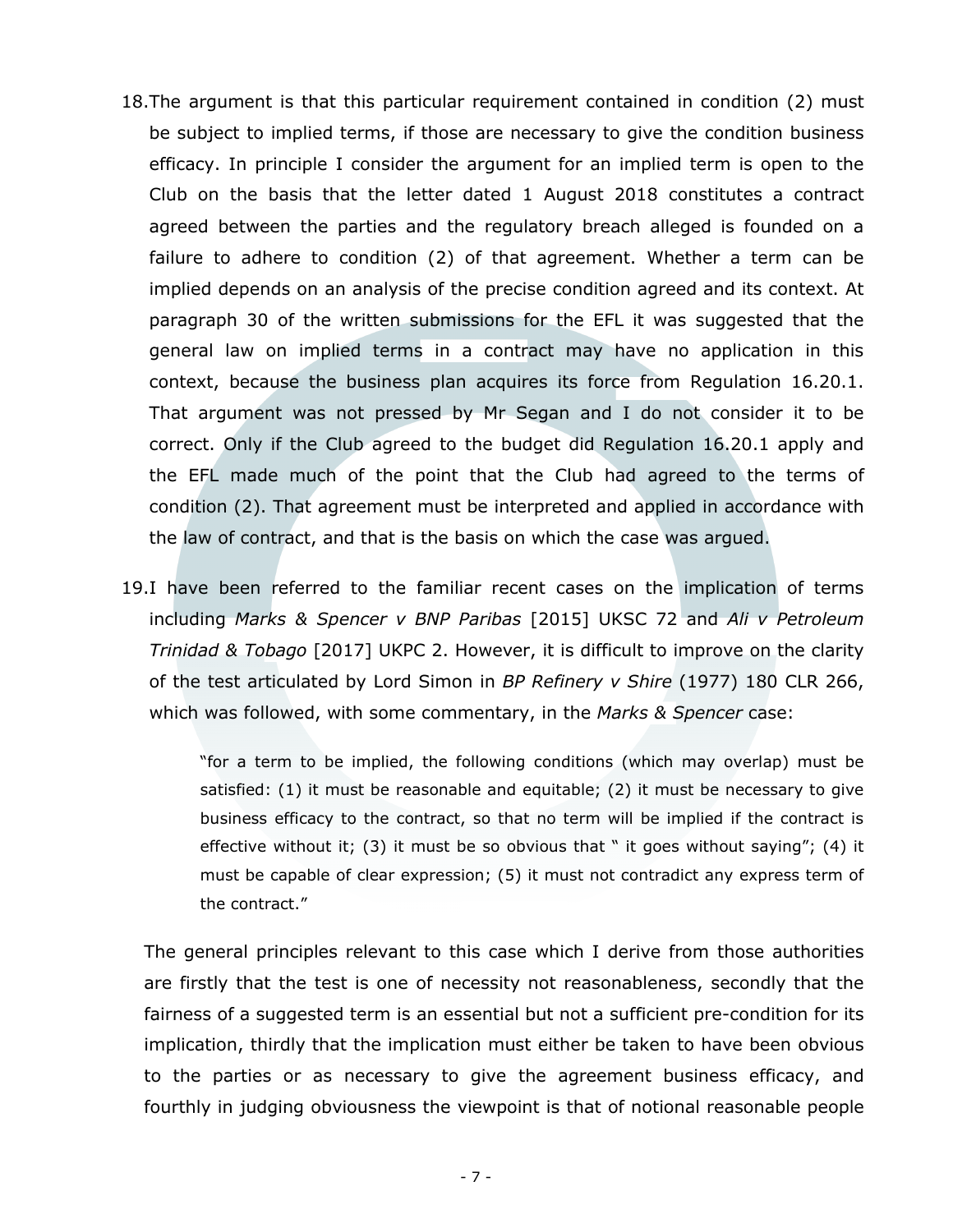in the position of the parties, not that of the parties based on their understanding of the agreement at the time it was made. The third and fourth points are made clear from paragraphs 21 and 72 of the judgments in *Marks & Spencer v BNP Paribas* and in paragraphs 7, 26 and 28 of the judgments in *Ali v Petroleum Trinidad & Tobago*. On that basis the tests of obviousness and business efficacy generally overlap. As Lord Simon said *"no term will be implied if the contract is effective without it".*

- 20.The distinction between this case and the cases cited above is that the EFL letter dated 1 August 2018 is not a detailed commercial contract, in which the parties may be presumed to have catered for all eventualities, but a concise requirement contained in one sentence at condition (2).
- 21.I consider there is considerable difficulty in implying a term in condition (2) that the Club was not required, in the course of selling registered players, to act to its financial detriment. The meaning and effect of this implication is neither clear nor obvious. Nor would this term, if implied, solve the problems in the application of condition (2) on which the Club's argument for implied terms is based. I therefore deal below only with the argument that there is an implied term that the Club is required to use its best endeavours to generate the required costs savings from the sale of players by 1 February 2019.

#### Best Endeavours

- 22.The EFL argues that condition (2) is an unqualified absolute obligation to sell sufficient players to generate costs savings of £10.57 million by 1 February 2019.
- 23.The argument for the EFL, as summarised at paragraph 31 of its written argument, was that an implied term of best endeavours was not necessary because (a) it would be inconsistent with the essence of the financial fair play regime (b) it would generate unacceptable scope for clubs to obfuscate and escape from their obligations (c) it would duplicate matters which properly fall for consideration under sanction. None of those points address the legal issue discussed above, namely whether it is necessary as a matter of interpretation of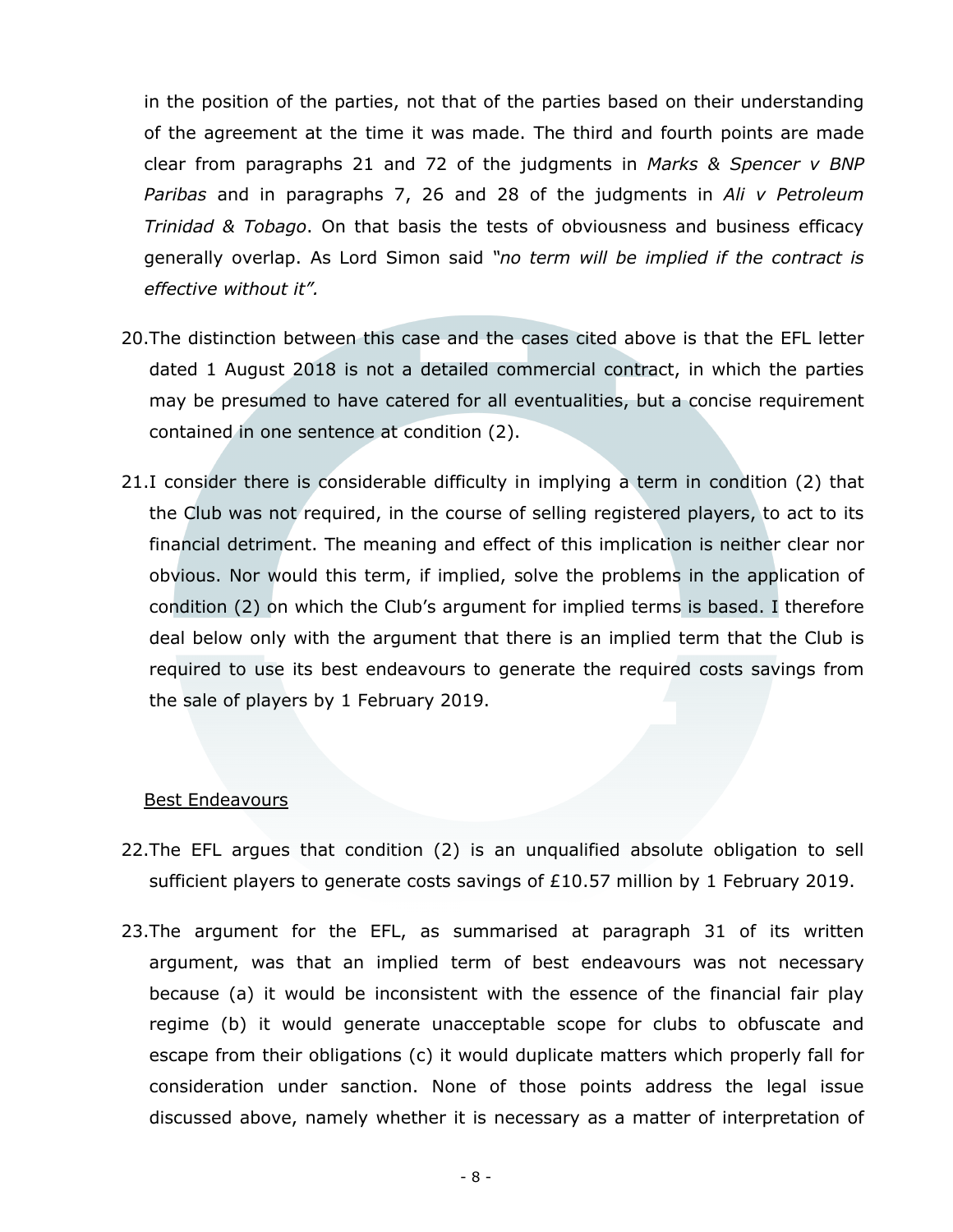condition (2) to imply a term to make the requirement effective. The Club's argument is not that a term should be implied in P&S Rules or the Regulations but is to be implied in the obligation imposed under condition (2). It was also submitted that it was open to the Club to have challenged the requirement or sought a variation from the EFL. I do not consider either of those points can have any relevance to the question whether it is necessary that a term should be implied in order to make the agreement effective. The implication of an implied term depends on an analysis of the context and terms of the agreement as made and cannot depend on whether the Club might subsequently have challenged the legal effectiveness of the agreement or sought a concession from the EFL.

- 24.The EFL's argument does not address the difficulties raised by the application of an absolute obligation. The logic of the argument is that before 1 February 2019 the Club must, regardless of market conditions and whether the prices offered represent fair value, dispose of whatever number of players is necessary to achieve the costs savings prescribed. There is a particular difficulty in aiming to reach a financial target by selling a number of players into a strictly time limited market when bidders may postpone offers until shortly before the window closes. Only in hindsight may it be possible for the Club to know whether the targeted costs savings have been reached.
- 25.The Club submitted that the implication of the best endeavours term is necessary, for reasons which I summarise as follows:
	- (1) compliance with condition (2) depends on the willingness of other clubs to make offers for players who are willing to be transferred;
	- (2) there is a tension between an absolute obligation under condition (2) to sell sufficient players to meet the required cost savings, and the Club's responsibility to manage its financial performance so as to comply with the P&S Rules in 2019/20 and subsequent seasons;
	- (3) condition (2) required the sales of players to take place during the January transfer window, in circumstances where the market knew that the Club was under compulsion to sell, which would make it difficult to achieve fair value for sales.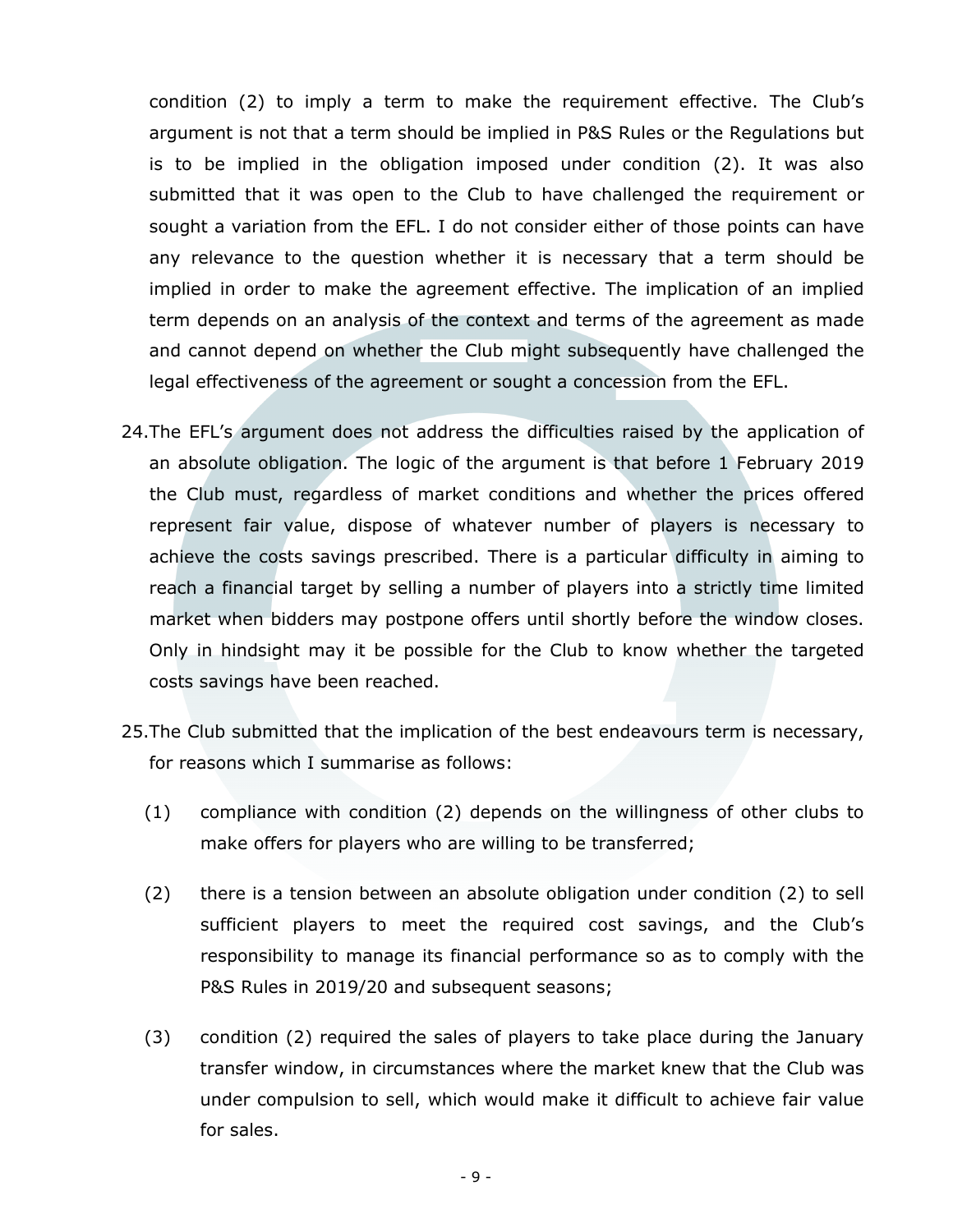For the reasons which are set out below I broadly accept those submissions. I deal firstly with the context of condition (2) and then how I analyse its effect.

- 26.On 13 July 2018 the EFL notified the Club that the exercise of the power in Regulation 16.20 was under consideration and invited submissions as to what conditions should be imposed. On 30 July Mr Ren emailed the EFL setting out the planned expenditure on new players in the 2018 summer transfer window and some revenue and cost reductions of up to which might be achieved in the 2019 summer transfer window. The email acknowledged that the proposed expenditure might seem aggressive but asserted that the business plan would ensure that there would not be a major negative impact on the 2019 and subsequent financial results. The email in response from the EFL enclosed the letter dated 1 August 2018 setting out the terms of the business plan which would be acceptable.
- 27.The letter stated that the Club's representations went far beyond what could reasonably be expected given the latest financial return under the P&S Rules. The fourth paragraph stated:

"Accordingly, the EFL has determined that it is appropriate to require the Club to agree and adhere to a number of conditions relating to the Club's budgets, including player related expenditure. Those conditions commence with immediate effect and are intended to help ensure that the Club works towards compliance with P&S Rules through overall cost reductions, principally through player sales but at the same time allowing the Club to secure replacement players albeit at a reduced cost."

- 28.Condition (1) set out the conditions attached to the permission to register up to six new professional players. Condition (3) required that the costs of those acquisitions be covered by equity injections from the owner of the Club. Condition (4) required financial information to be submitted by 14 February 2019 including forecast P&S Rules results for the 2018/19 and 2019/20 reporting periods.
- 29.The express purpose of condition (2) was to *"put the Club on a trajectory in order to achieve an Adjusted Earnings before Tax for 2019/20 and beyond that does not exceed the Annual Upper Loss Threshold".* Those are the requirements of Rules 2 and 3 of the P&S Rules applying to the year ending 30 June 2020. It was no part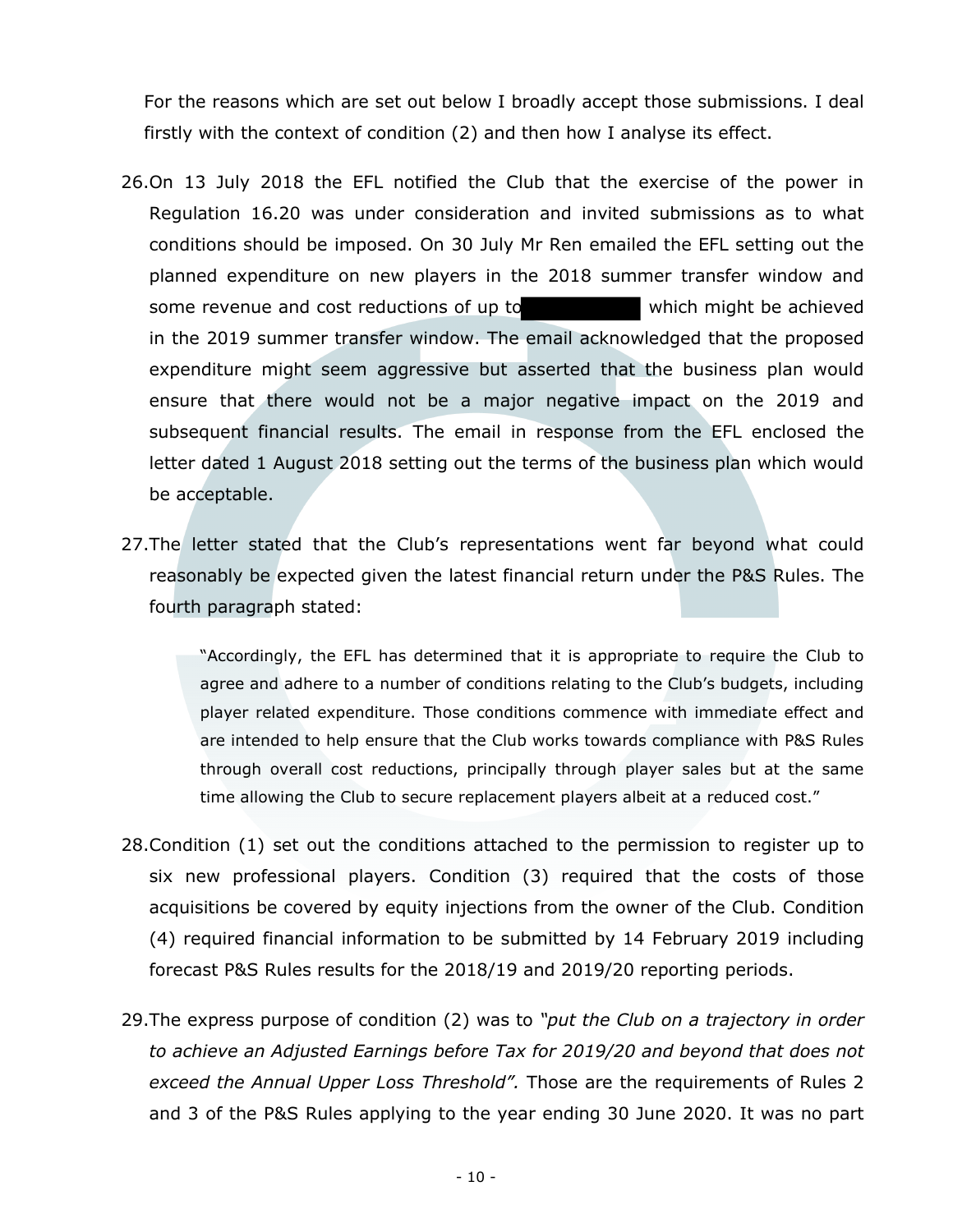of the purpose of the condition, as is made clear in the evidence of Mr Harvey in his witness statement at paragraph 44, to impose a disciplinary sanction on the Club. The only purpose of the condition was to improve the financial position of the Club under the P&S Rules. That purpose must rest on an implicit assumption that the sale of players as directed would be beneficial to the Club's financial performance.

30.The requirement imposed under condition (2) is contained in one sentence:

"Prior to 1 February 2019, the Club is required to complete the sale of registered players which after taking into account the costs associated with any registrations permitted by the EFL, generate a cost saving to the Club of not less than  $[£10.57m]$ to be made up of profit on player sales, a reduction in player wages and/or a reduction in player amortisation charges in the 2018/19 season."

- 31.Ms Potts has not challenged the submission made by Mr Segan that conditions (1) and (2) constitute in substance a budget relating to player expenditure to which the Club was required to adhere under regulation 16.20.1. However, at paragraph 35 of her written submissions Ms Potts argues that in compelling the Club to sell players or terminate their contracts it is critical that the condition be framed in a manner consistent with achieving the objectives of the P&S Rules.
- 32.The effect of condition (2) is much stricter than an obligation to adhere to an annual budget to achieve compliance with the P&S Rules, covering expenditure and income from both the acquisition and the sale of players, as Regulation 16.20.1 appears to envisage. The condition dictates the only means by which the Club is permitted to bring its player related income and expenditure into line with the financial result required. The effect of condition (2) was to create an obligation to achieve the required costs savings of  $£10.57$  million from the sale of players before 1 February 2019, whether or not the Club was able, by other means, to achieve an overall financial result which did not exceed the specified loss thresholds and thus complied with the P&S Rules. Under the P&S Rules the Club would have been permitted to sell players in the summer transfer window and make the necessary savings by 30 June 2019, but condition (2) ruled out that option. In the event the Club did bring its finances into line with the requirements of the P&S Rules for 2018/19 by selling its stadium in May 2019 to an associated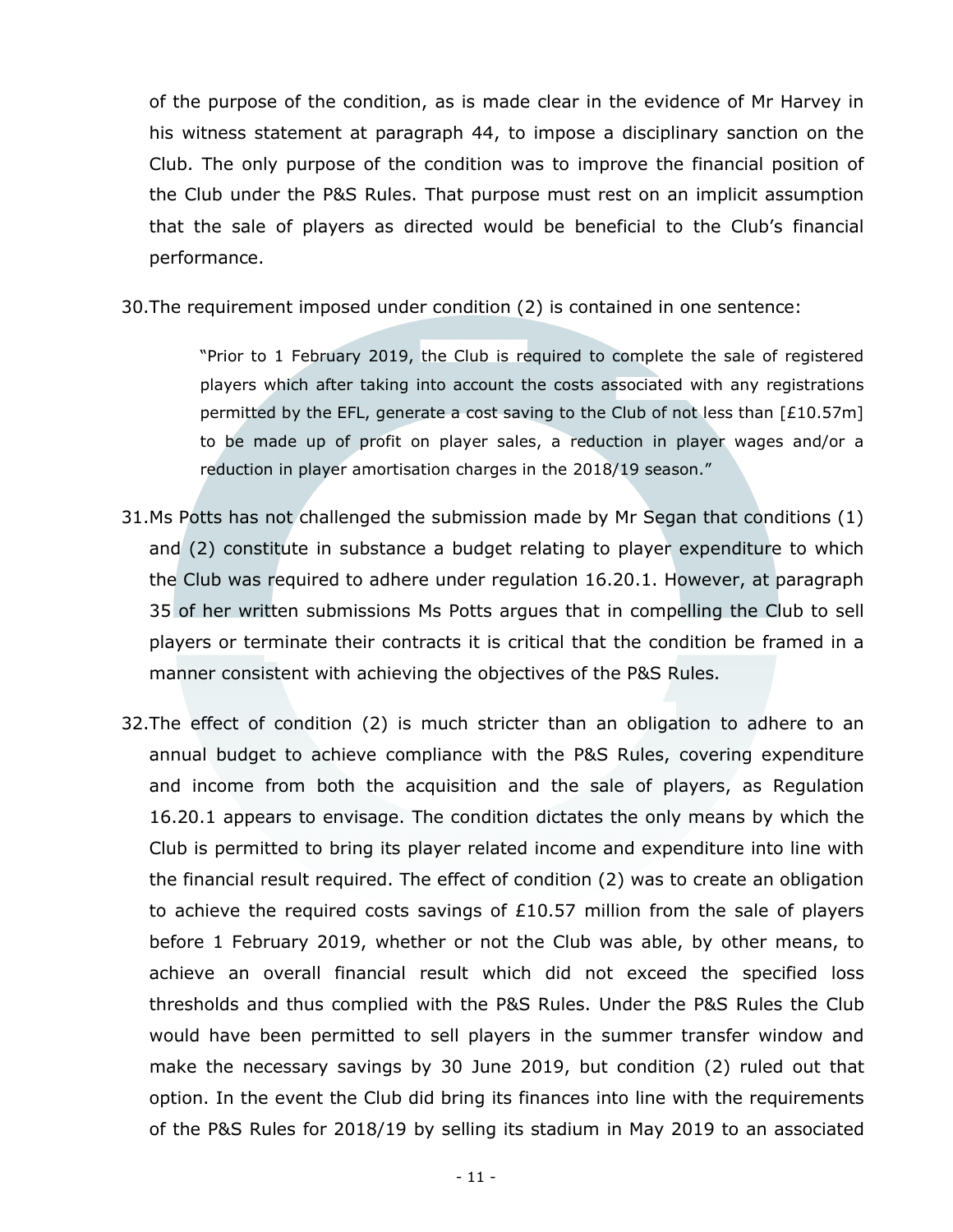company and booking a profit of £17 million in its accounts for the year ended 30 June 2019.

33.On 2 August 2018 the EFL sent a letter to all championship club chairmen attaching a media release which stated:

> "Under the P&S rules that are aligned with the Premier League, the Club has agreed, with immediate effect, to adhere to a business plan imposed by the EFL, which indicates a number of financial targets, including controlling player related expenditure, which together have the objective of meeting the requirements of the P&S Regulations moving forward. The objective of the imposed terms of the business plan is to move the Club towards compliance for forthcoming reporting periods."

That press notice sent a clear signal to other clubs that the Club would be required to sell players in the next transfer window. The EFL did not challenge the evidence of Ciara Gallagher at paragraph 9 of her witness statement dated 8 February 2019 which stated:

"Whilst it was and remains the Club's intention to raise funds through player sales, the reality is that once other clubs become aware that a club is under an embargo and needs to sell players, it becomes very difficult for that club to realise fair value for its players. That is precisely what occurred during this transfer window, as our unsuccessful attempts to sell show."

34.Nor did the EFL produce any evidence to contradict the evidence at paragraph 35 of Ms Gallagher's witness dated 24 January 2020 which stated:

> "... I should explain that a large part of the difficulty for the Club was that in January clubs tend to be less inclined to sign players on permanent, lucrative transfers. It is much more common to see loan deals or "stop gap" transfers intended to fill a particular need until the end of the season. I exhibit a table which I have prepared from information available online showing that only 30.9% of transfers involving EFL Championship clubs in the January 2019 transfer window involved a permanent deal."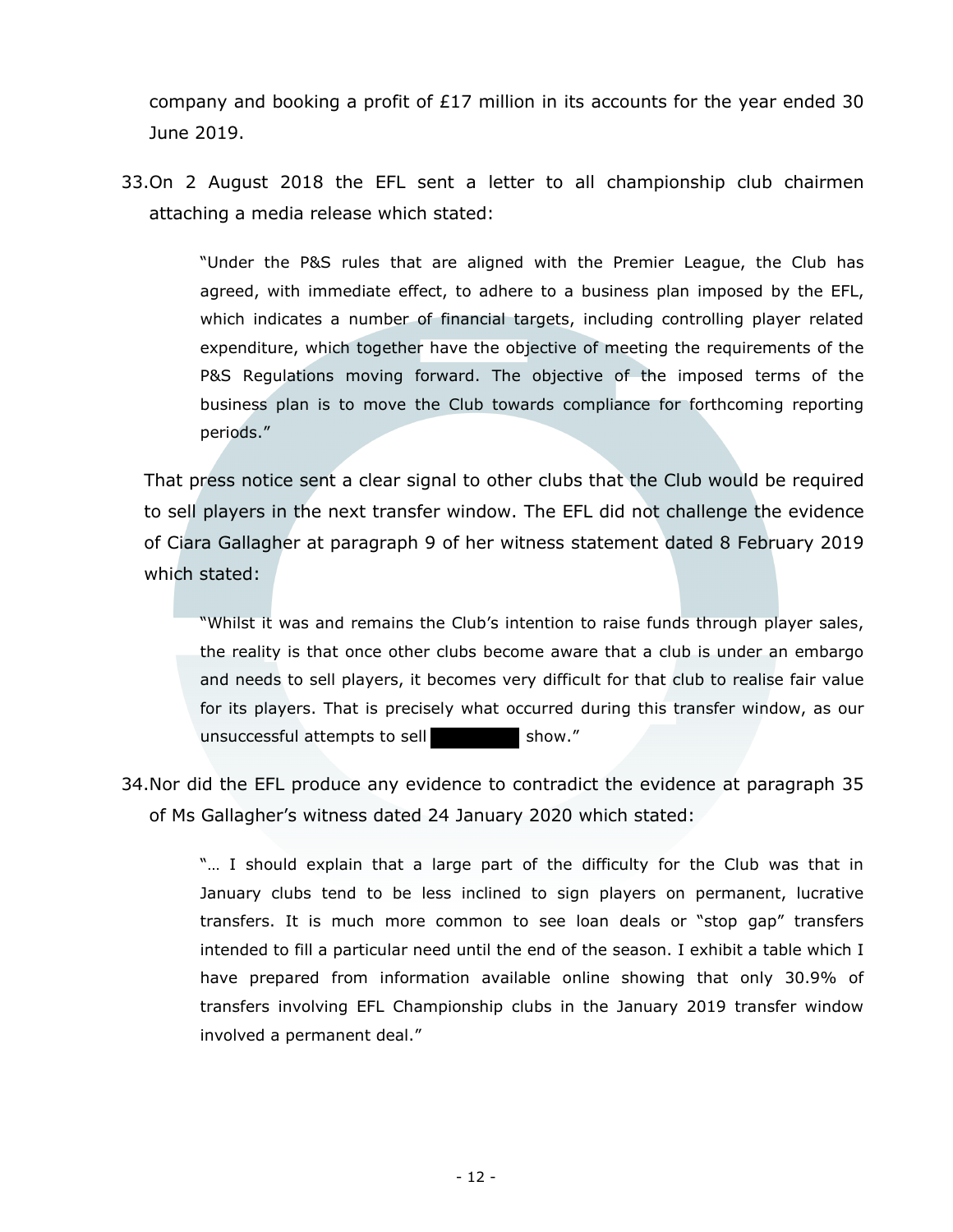At the time that condition (2) was imposed it was entirely foreseeable that the Club would be seen as a forced seller in the January 2019 transfer window and that bidders would make offers on that basis.

- 35.There is in principle no difficulty in implying a term of best endeavours in a contract which appears to impose an absolute obligation, if that is necessary to give the contract business efficacy. The leading case cited, *Anglo-Russian Merchant Traders v Batt* [1917] 2 KB 679, rested on different facts, as without the implication the contract would have required a party to commit a breach of the law. However, the decision was reached by applying the conventional test for implied terms which must be applied to the facts of each particular case (see Lord Reading CJ at page 686).
- 36.It is clear from the decision in *Jet2.com v Blackpool Airport* [2012] EWCA Civ 417 that best endeavours is in principle a well recognised concept, raising no issue of legal certainty. At paragraph 66 of that decision Longmore LJ said:

"The phrase 'best endeavours' has, however, a respectable legal history behind it. It has been used in leases of public houses since Napoleonic times in the context of keeping the house open and increasing its trade, a context perhaps not wholly dissimilar to promoting services of an airline",

to which I would add, nor wholly dissimilar to running a football club.

37.In the EFL's written argument at paragraph 32 it is submitted that a best endeavours obligation is an onerous one requiring the obligee to do all in its power to bring about the result and may, depending on the context, require the obligee to subordinate its own interests to the requirement of the contract, citing *Jet2.com v Blackpool Airport*. In that case there was an express clause providing for best endeavours and the issue was solely one of interpretation of the contract. At paragraph 31 Moore-Bick LJ stated:

> "In my view the obligation to use best endeavours to promote Jet2's business obliged (the airport) to do all it reasonably could to enable that business to succeed and grow and I do not think the object of the best endeavours obligation is too uncertain to be capable of giving rise to a legally binding obligation."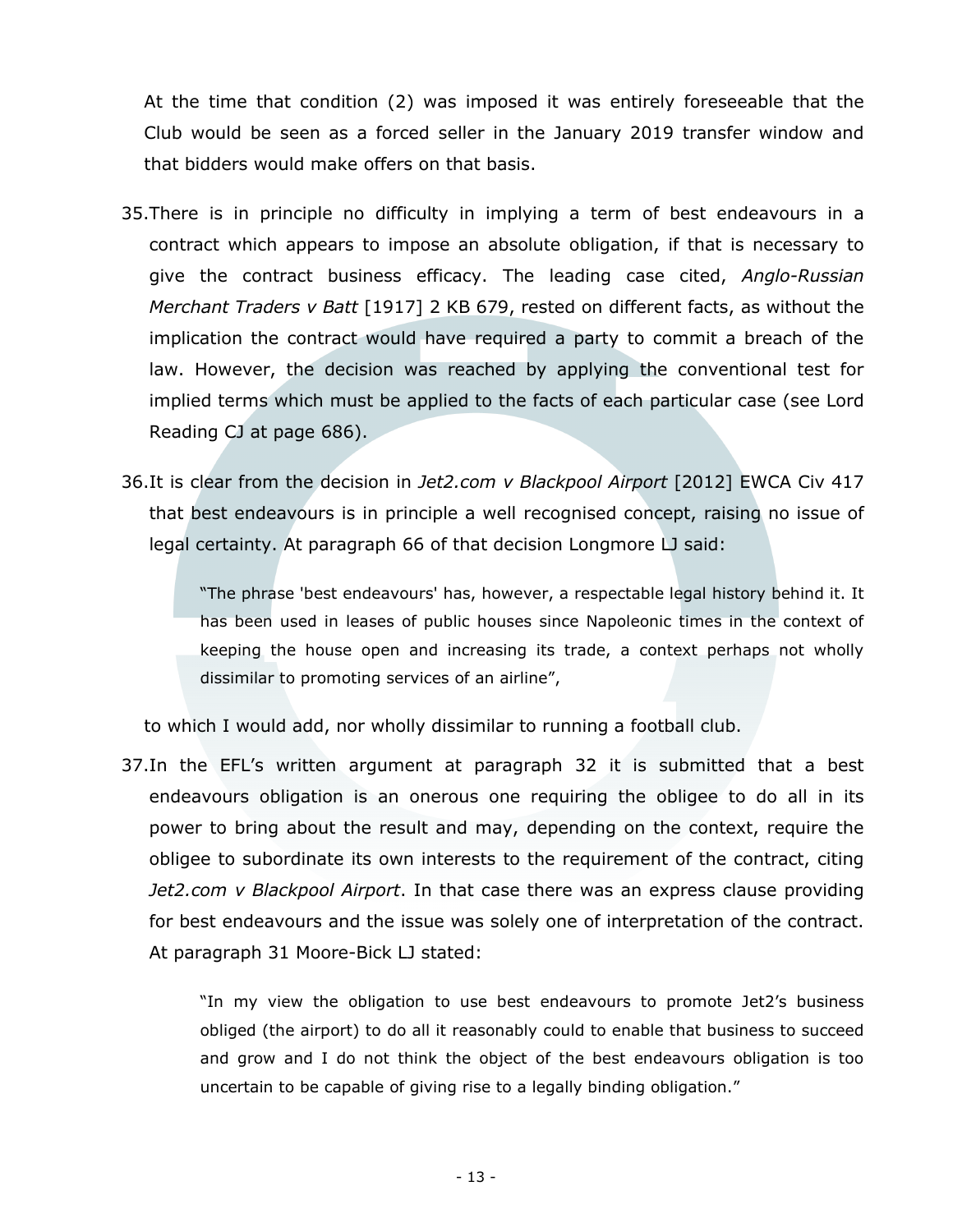I have not been referred to any other caselaw on the meaning of best endeavours, so the test I apply is that a best endeavours obligation required the Club to do all it reasonably could to enable the required cost savings to be generated from player sales by 1 February 2019. That test is consistent with *Rhodia International v Huntsman* [2007] EWHC 292 (Comm) at paragraph 33.

- 38.More difficult to extract from *Jet2.com v Blackpool Airport* is any general proposition that the obligee must subordinate its financial interests to the need to comply with the condition. The cases cited in the judgment of Lord Justice Moore-Bick at paragraphs 26 and 27, and the analysis at paragraph 32, do not yield any clear general proposition, save that all depends on the context. Not only do I not consider that authority to provide any solid basis for the interpretation of condition (2) as implying an obligation for the Club to act contrary to its financial interests, any such obligation would not make sense in the context of the P&S Rules. The purpose of condition (2), and the implicit assumption underlying it, was that the sale of players would be to the financial advantage of the Club and improve its position under the P&S Rules, both by making profits on player sales and reducing player wages in the future. There should be no conflict between the financial interests of the Club and the obligation to sell players. That is not to say that compliance with the condition might not require the Club to suffer some real detriment, but that detriment would arise from selling players whom the manager might have preferred to retain. In that respect the Club was obliged to subordinate its competitive interests to the requirement set out in condition (2).
- 39.The letter dated 1 August 2018 stated that it was *"the Club's sole responsibility to manage its financial performance having regard to all obligations to which it is subject under EFL regulations".* It must follow that it was for the directors of the Club to decide which players were to be sold, at what price and by what means. Condition (2) did not lay down how the directors should take those decisions. Provided that the Club made reasonable decisions as to which players were to be sold, at what price and by what means, the obligation of the Club was to do all it reasonably could to comply with condition (2), having regard to the requirement to comply with the P&S Rules in the seasons 2018/19 and 2019/20. It would be inconsistent with the aims of the P&S Rules to impose on the Club an obligation to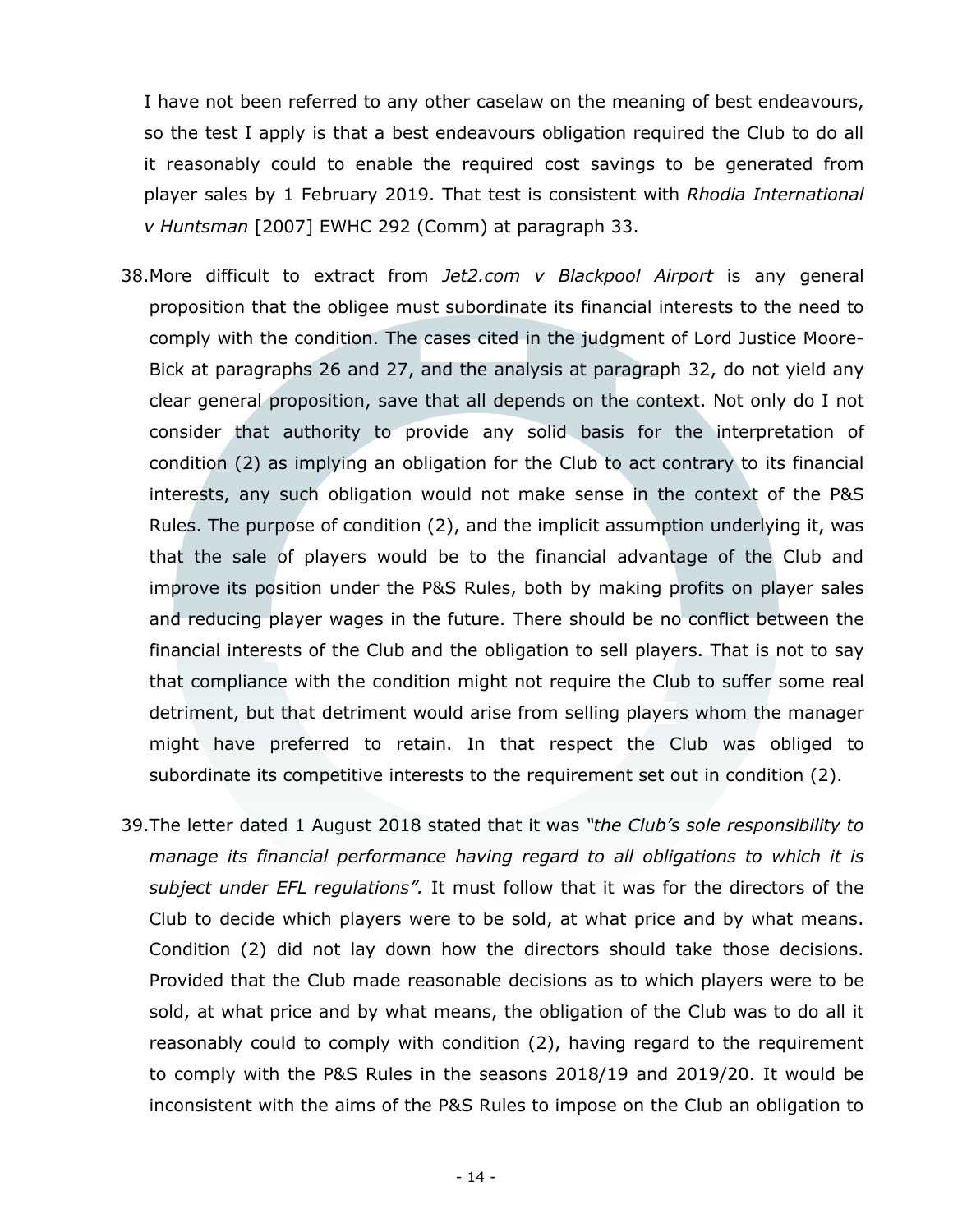sell players at prices which did not in the judgement of the directors represent fair value. Mr Segan did not shrink from the submission that it was misconduct on the part of the Club not to have sold on the last day of the January 2019 transfer window at a price **below** the minimum acceptable price which the directors had set. That is the logical effect of the EFL's argument but it is not consistent with the purpose of the P&S Rules or the stated aim of condition (2), nor does it make any sense.

- 40.The interpretation of a contractual term must be considered at the time of contract, not in hindsight, across the full range of its potential application (see *Jet2.com v Blackpool Airport* at paras 50-51). The ability to sell a player depends on the willingness of another club to bid and the willingness of the player to be transferred, factors which are both outside the Club's control. The circumstances applying in the January 2019 transfer window could not on 1 August 2018 have been predicted with any certainty, save that it was very likely that other clubs would assume that the Club was a forced seller. Even if the Club could arrange the sale of a valuable player at a proper price he could refuse to be transferred, thus disabling the Club from generating the required cost savings. I fail to see how condition (2) could be a reasonable imposition on the Club unless there is an implied term which mitigates the evident potential absurdity of an absolute requirement to sell by 1 February 2019 however many players it took to achieve costs savings of £10.57 million.
- 41.Taking into account all the points discussed above I accept the submissions of the Club that an implied term of best endeavours is necessary. An implied term that the Club is required within a deadline to exercise best endeavours to sell registered players to achieve the required costs savings, and thus is not subject to an absolute obligation to that effect, is reasonable, obvious, clear and necessary to make condition (2) effective. Without that implied term the condition has the potential to cause serious damage to the Club's financial position by requiring the disposal of player registrations at an undervalue, thus making it more difficult to comply with the P&S Rules in the next season, contrary to the stated objective of the requirement imposed on the Club.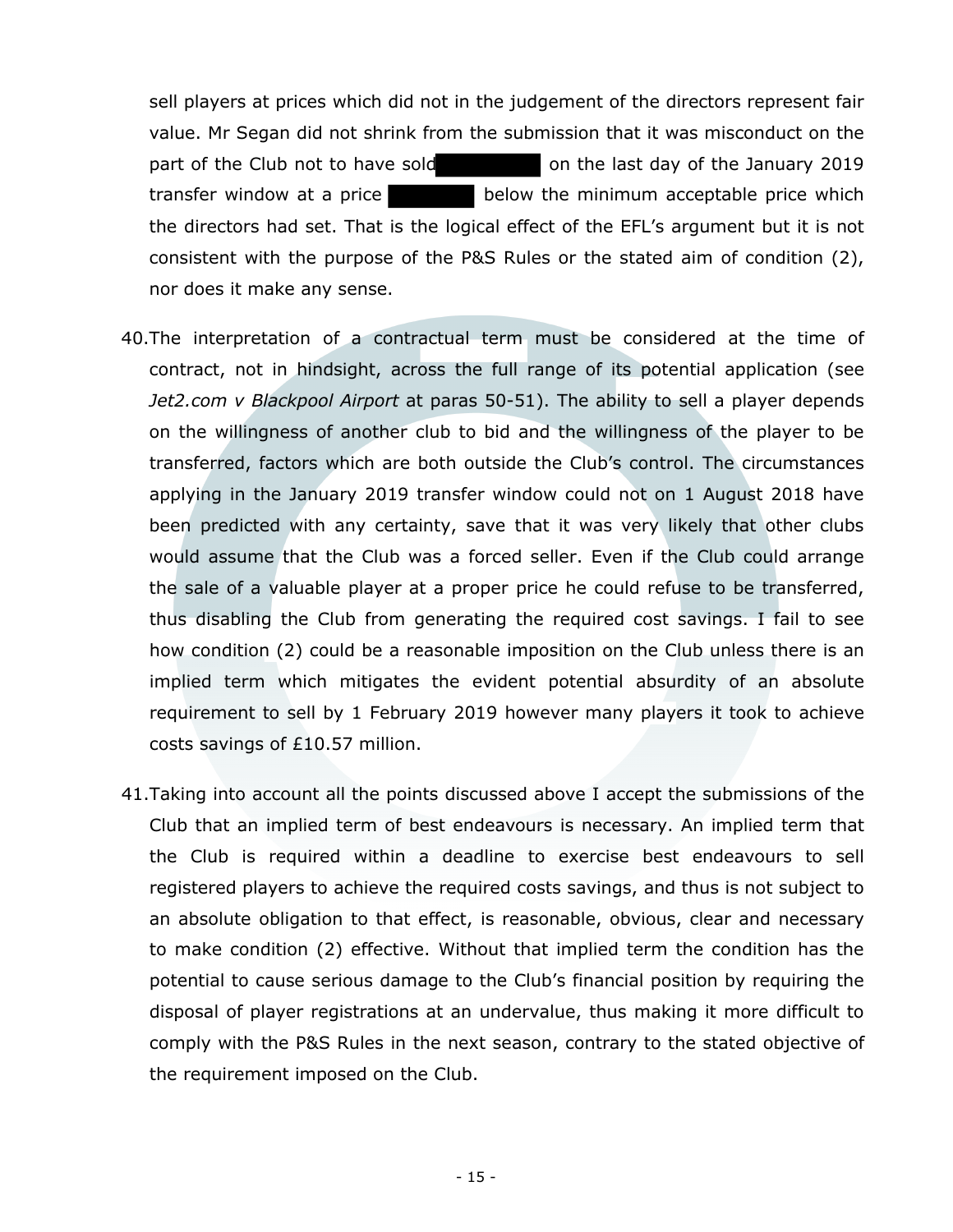42.Neither Regulation 16.20 nor the sanctions available to a Disciplinary Commission under Regulation 91.2 give express power to direct a club to sell players. Both Regulations do provide a power to refuse registrations or impose an embargo on registrations. Such powers to control expenditure on the acquisition of players do not raise any of the difficulties which are inherent in the requirement that a club should sell players.

## Failure to comply with condition (2)

- 43. On this issue the burden of proof lies on the EFL. There is no evidence and no allegation that the Club deliberately sought to hold back from selling players in order to preserve its competitive position in the last few months of the 2018/19 season. The EFL did not challenge the evidence from Ms Gallagher that the Club was selling into a difficult market, in which potential buyers knew that the Club was being required to sell players.
- 44.The Club fully set out its positive case that it exercised best endeavours in some detail at paragraphs 19 – 31 of Ms Gallagher's witness statement (as well as at paragraphs 8 to 12 of her earlier witness statement) and in paragraphs 38 to 47 of its written argument. The EFL chose not to provide any evidence to counter the points made by the Club, and its written argument did not seek to address this aspect of this case. Ms Gallagher was cross-examined by Mr Segan for the EFL. The cross-examination focused on what were suggested to be omissions in the diligence exercised by the Club in seeking to make transfers of players.
- 45.In those circumstances I can deal in summary with the most relevant aspects of the Club's evidence. Those points are:
	- (1) The most valuable player was and he was placed openly on the market through an online platform. That process generated a number of offers, ranging from payable in stages to payable in stages plus a conditional fee of **the set of the set out in the table at** paragraph 11 of Ms Gallagher's 2019 witness statement. On 20 November 2018 the board of the Club, in preparation for the transfer window, had decided that **could be sold for** It is a reasonable inference from the heading of the document recording that decision that the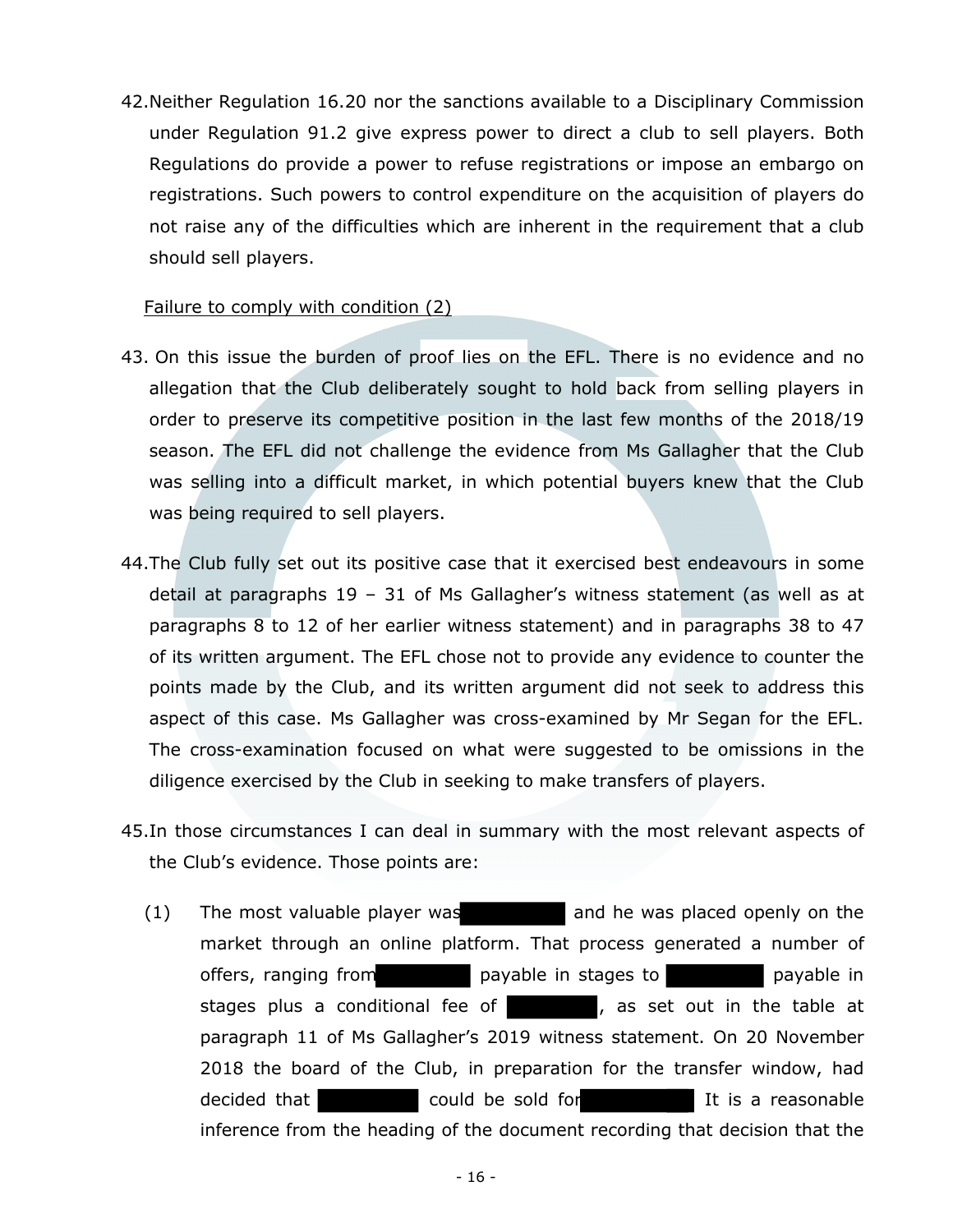board did have in mind compliance with the requirements of condition (2). Ms Gallagher's evidence in cross-examination was that the board had agreed to accept a minimum of for the player. She did not know the basis of that valuation but knew that the Club's agent had had a number of conversations with the chief executive. Mr Ren's evidence was that he had been given by the chairman a minimum price of guaranteed. There is no evidence on which I could reach the conclusion that the board's view as to the minimum acceptable price was unreasonable. In June 2019 was sold for **the solution of the solution**, a price which does not support any suggestion that the board's view on value had been unreasonable.

- (2) On the evidence of what occurred up to 31 January 2019 it is clear that unless the Club could sell at the minimum price acceptable to the board then the Club would not be able to make sufficient cost savings to meet the required £10.57 million. The evidence from Ms Gallagher was that the net savings from a sale of at the best price offered would have been just over **At 31 January the other transactions had in** total yielded only so the Club would still have been short by at least
- (3) The Club did make available a number of other players on the online platform but none of the offers received resulted in any substantial savings. The Club sold three players on permanent transfer and made two loan transfers.
- (4) One of the players offered for sale on the online platform was No offers were made for him in the transfer window. However on May 2019 he was transferred to another club at a transfer fee of That also supports the unchallenged evidence of Ms Gallagher that in January 2019 the Club was selling into a market that was not prepared to offer fair value for the Club's players.
- (5) The Club was prepared to transfer a state of a high earning player, but he declined to be transferred to another club.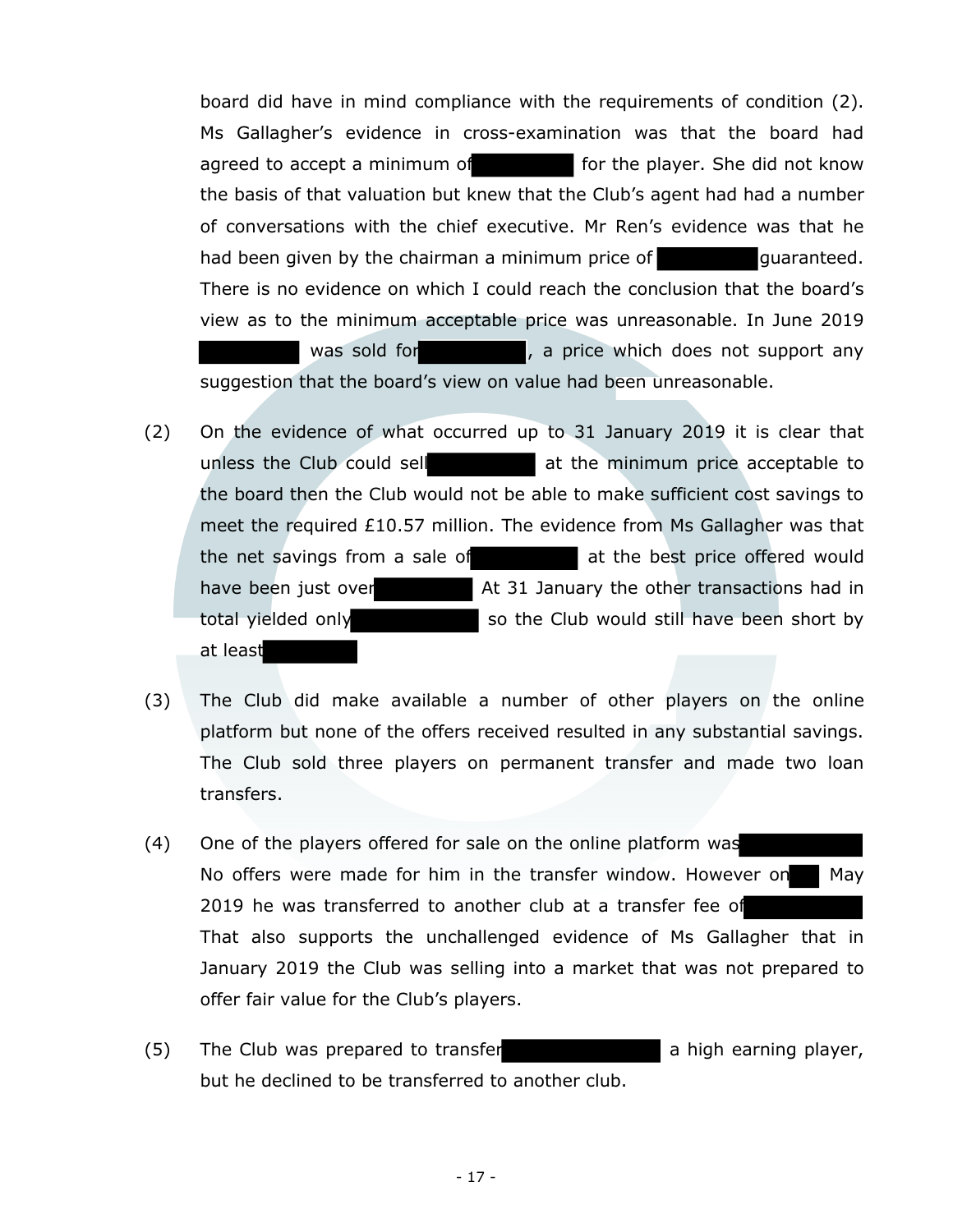- 46.On that evidence I conclude that the Club did make best endeavours to comply with condition (2). The failure of the Club to make the required cost savings by 1 February 2019 is not proved to have been due a lack of best endeavours. The most obvious explanation is that the Club was seen as a forced seller and the players on offer, apart from were not viewed as having significant value in the January transfer window.
- 47.I set out below the main oral submissions made by Mr Segan on the Club's evidence, with my findings on each point:
	- (1) If the Club had accepted the last offer for that would have met the requirements of the business plan.

The witness statement of Ms Gallagher at paragraph 45 contradicts that point.

(2) The Club made few steps in August 2018 and took no proper steps to plan for the transfer window.

The evidence of Ms Gallagher at paragraphs  $19 - 27$  does give evidence of the steps taken, and at paragraphs 28 – 33 of the strategy adopted by the Club to meet the requirements of condition  $(2).$ 

(3) The valuations reached in the board document dated 20 November 2018 are unexplained and unsupported by any evidence as to how they were reached.

Ms Gallagher's evidence on this point was limited but I have no evidence on which I could find that those valuations were unreasonable, in particular in relation to

(4) The offers from and other clubs were rejected out of hand.

The evidence from Ms Gallagher was that there were conversations with clubs which made offers and the door to further negotiation was not closed. In any event a swift rejection can be a good negotiating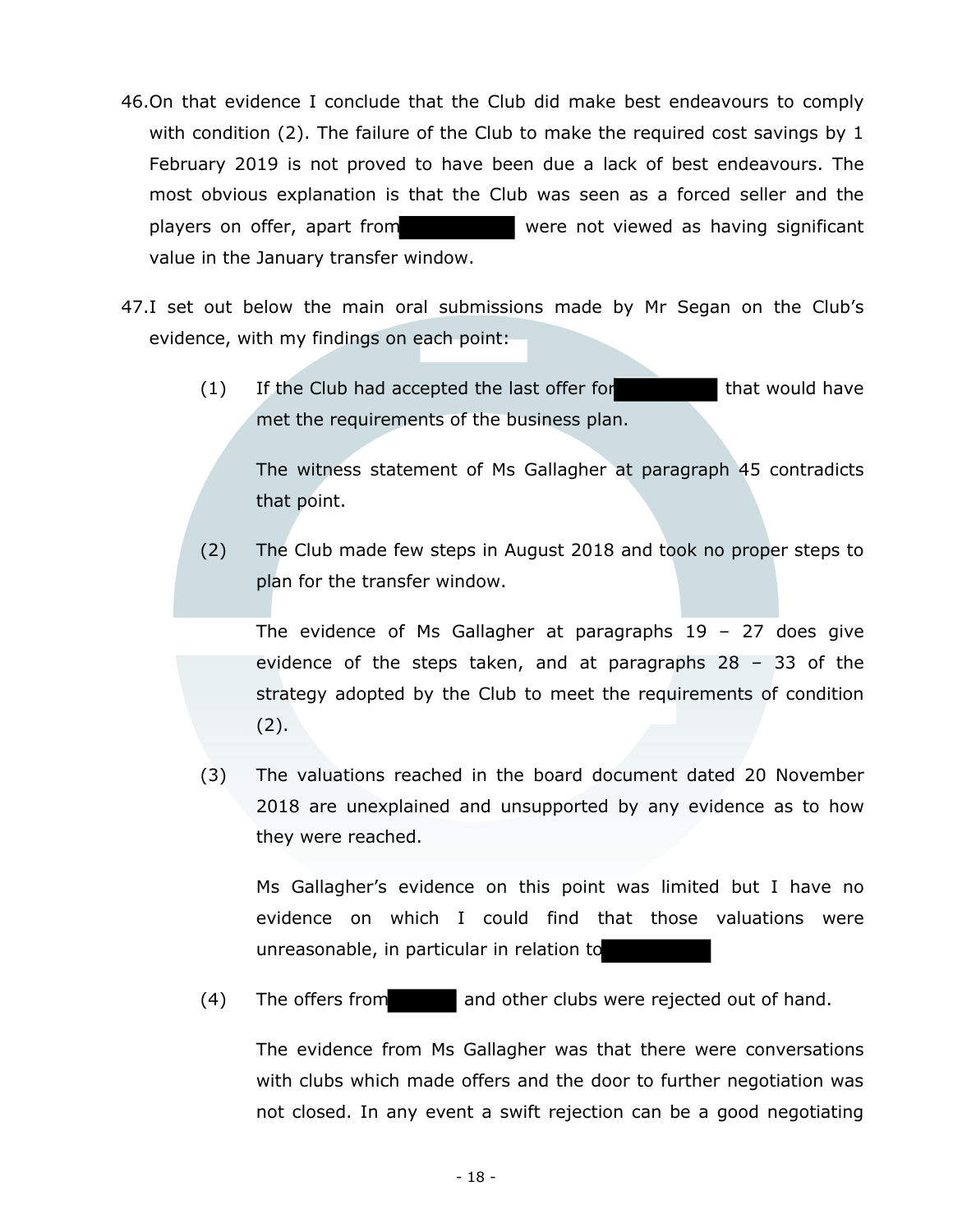tactic and in this case it did not deter a number of clubs from making further offers for

(5) The evidence does not show any proper consideration of the business plan and how it could be complied with.

I note that the EFL does not produce any evidence that there were other steps open to the Club which it ought reasonably to have taken to comply with condition (2) and which would have yielded greater cost savings than those actually achieved.

(6) There is no evidence that players' attitude to a possible transfer was a stumbling block to a transfer.

That point is not correct (see Ms Gallagher's witness statement at paragraph 41) but does not affect my finding on this issue.

(7) There was a suggestion in cross-examination that the Club ought not to have cut out its agent as an intermediary if it wished to meet the requirements of the business plan.

The evidence from Ms Gallagher was that the Club's agent did have conversations about the transfer of but for other players the Club sought to make direct contact with interested clubs, in order to avoid agents' fees. That is not an unreasonable approach to have taken.

48.For the reasons set out above I find that the EFL has not discharged the burden of proving that the Club did not use its best endeavours to make sufficient player sales to achieve costs savings of at least £10.57 million by 1 February 2019.